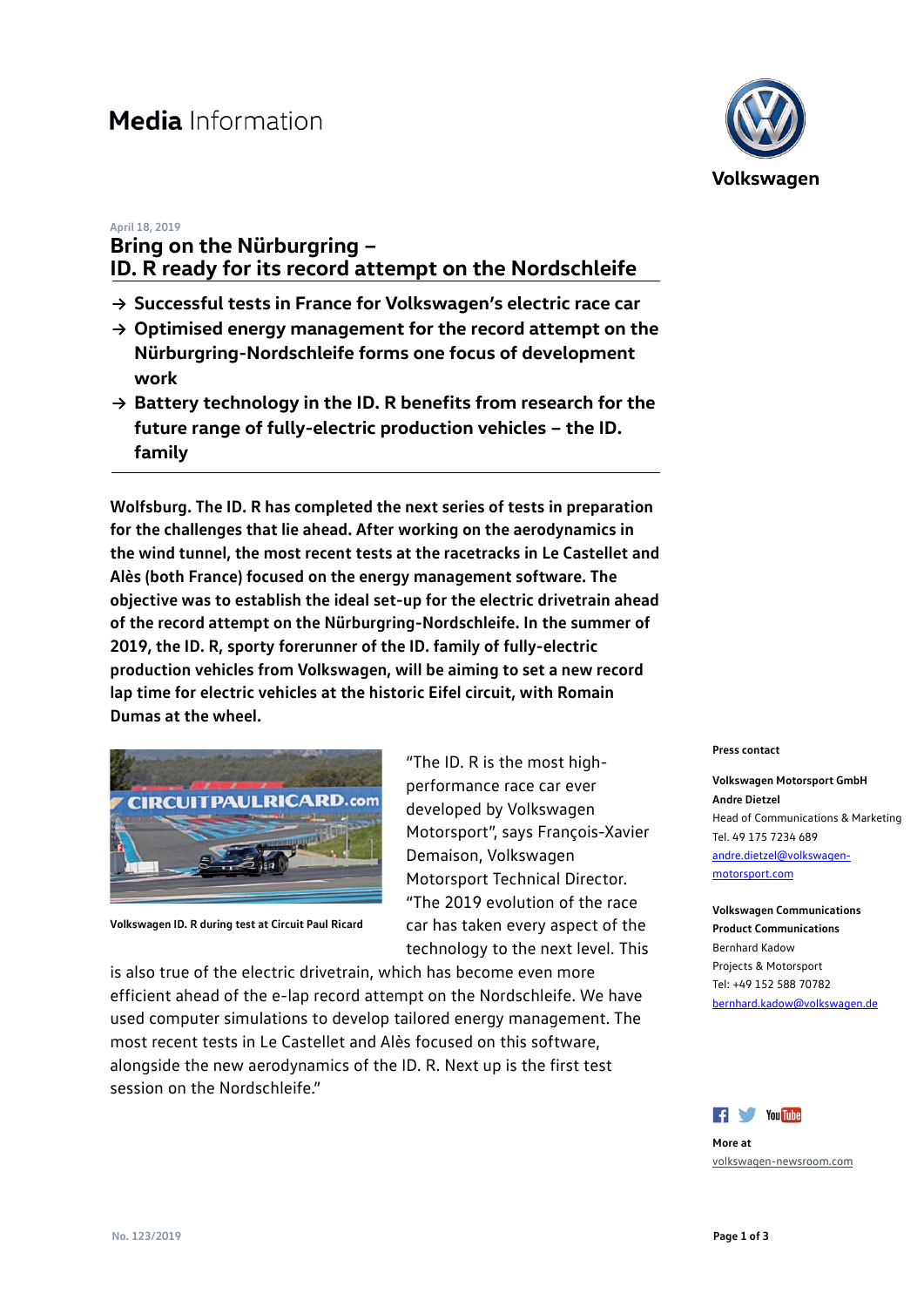

## **Computers coordinate power output and regeneration**

High-performance computers are responsible for power output on board the ID. R. Their task: optimised power output control for both electric motors and brake energy recovery (regeneration). The objective: To manage the energy stored in the batteries so efficiently that driver Romain Dumas can go on the attack from the start to the finish line on the 20.832 kilometres of the Nürburgring-Nordschleife and beat the current fastest time (6:45.90 minutes). The two electric motors in the ID. R provide 500 kW (680 PS) of power to drive all four wheels. The rear axle battery performs at a slightly higher level, to allow the front axle and the front tyres' energy reserves to be used for steering. This avoids any front axle slide (understeer) that would be detrimental to the performance of the race car and helps to achieve ideal driving behaviour. The precise power output for both engines and the regeneration can be adjusted variably to suit any situation on the racetrack.

In a way, regeneration also has the side effect of increasing brake efficiency. "The computer takes over the coordination between energy recovery by the motors and the mechanical brake," explains Marc-Christian Bertram, Head of Electrics/Electronics at Volkswagen Motorsport and the man responsible for the ID. R battery system. This is made possible by electronically transferring the movements of the accelerator (drive-bywire) and the brake pedal (brake-by-wire). No clutch pedal is required, as the I.D. R does not have a transmission.

## **Close cooperation with Volkswagen engineers from Wolfsburg**

"The ID. R uses two interlinked battery blocks. Together, these power the two electric motors," explains Bertram. Lithium-ion batteries are used to store the energy on board the race car. This type of battery will also be used in the future production vehicles from the ID. family, which will be based on the Modular Electric Drive Kit (MEB). The Volkswagen Motorsport engineers benefited from the know-how of the technical departments for e-mobility at Volkswagen during development of the batteries for the ID. R. "As the ID. R works with a voltage level of 850 volts, it requires special cabling and specific insulation protection. Our colleagues from production development put their expertise at our disposal in this area as well," adds Bertram.